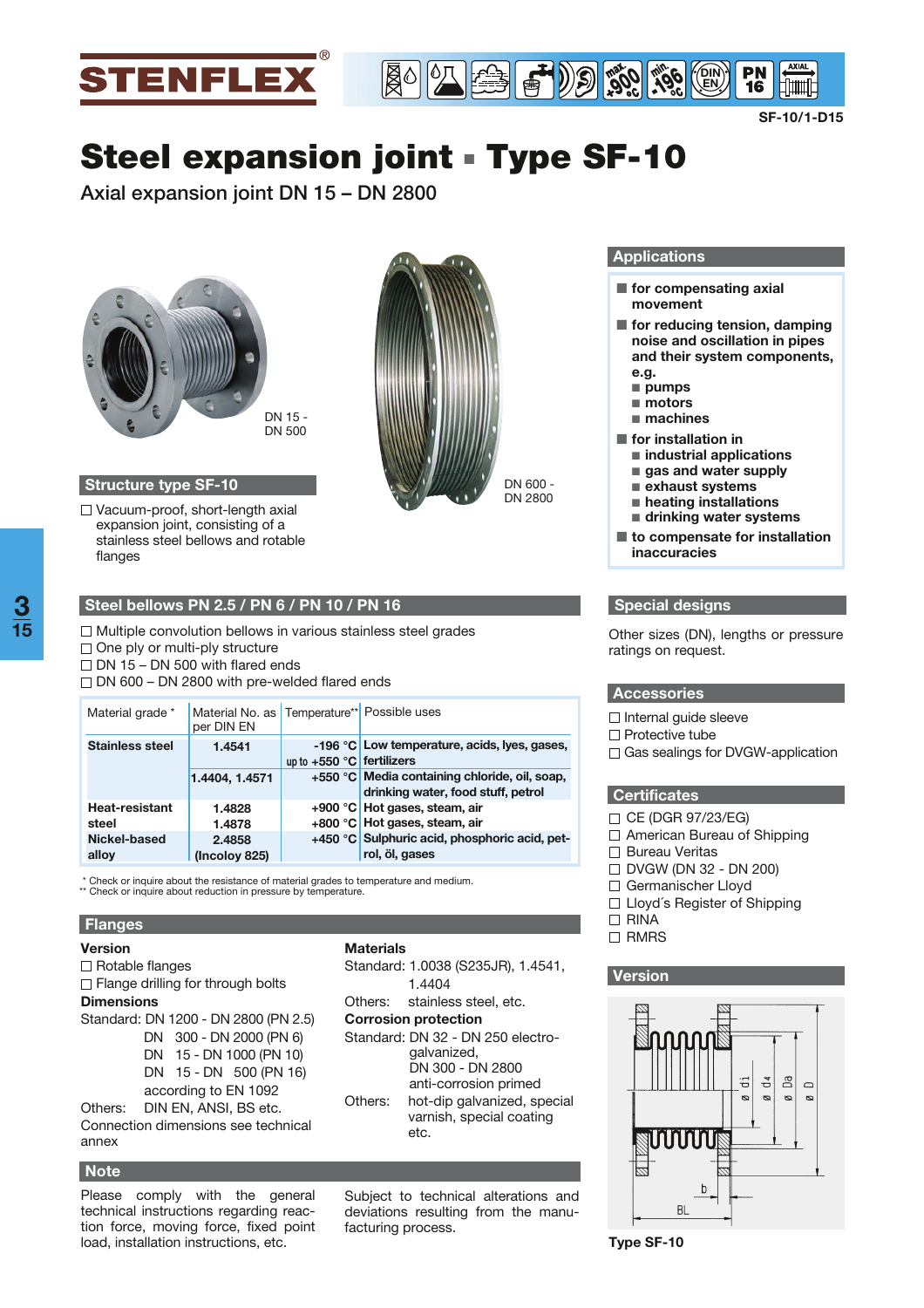

**SF-10/2-D15**

 $\begin{tabular}{|c|c|} \hline & \multicolumn{1}{|c|}{AMAL} \\ \hline \multicolumn{1}{|c|}{\hline & \multicolumn{1}{|c|}{\hline & \multicolumn{1}{|c|}{\hline & \multicolumn{1}{|c|}{\hline & \multicolumn{1}{|c|}{\hline & \multicolumn{1}{|c|}{\hline & \multicolumn{1}{|c|}{\hline & \multicolumn{1}{|c|}{\hline & \multicolumn{1}{|c|}{\hline & \multicolumn{1}{|c|}{\hline & \multicolumn{1}{|c|}{\hline & \multicolumn{1}{|c|}{\hline & \multicolumn{1$ 

**900 ° -196 min**

° **DIN EN**

| <b>PN 2.5</b><br><b>Pressure rate</b> |            |                          | standard program                    |                                |                                      |                 |                            |                           |            |              |           |                |
|---------------------------------------|------------|--------------------------|-------------------------------------|--------------------------------|--------------------------------------|-----------------|----------------------------|---------------------------|------------|--------------|-----------|----------------|
|                                       |            |                          |                                     |                                |                                      |                 |                            |                           |            |              |           |                |
| DN                                    | BL         | $\Delta$ ax $_{\rm tot}$ |                                     | $\Delta$ lat $_{\rm tot}$      |                                      | $A^*$           | $\emptyset$ d <sub>4</sub> | ø $\mathsf{D}_\mathsf{a}$ | PN         | øD           | b         | Weight         |
|                                       |            | Axial                    | $\mathsf{C}_{\mathsf{ax}}$<br>Axial | Lateral                        | $\mathrm{C}_{\text{lat}}$<br>Lateral | Effective       | Flared                     | <b>Bellows</b>            | Flange     | Flange       | Flange    |                |
|                                       |            | movement                 | spring                              | movement                       | spring                               | bellows cross   | end ø                      | outer                     | connec-    | outer        | thickness |                |
|                                       |            |                          | rate                                |                                | rate                                 | sectional area  |                            | Ø                         | tion       | ø            |           | approx.        |
|                                       | mm         | mm                       | N/mm                                | mm                             | N/mm                                 | cm <sup>2</sup> | mm                         | mm                        | EN 1092    | mm           | mm        | kg             |
|                                       |            |                          |                                     |                                |                                      |                 |                            |                           |            |              |           |                |
| 25                                    | 105        | 25                       | 28                                  | 13                             | 10                                   | 10              | 68                         | 42                        | 16         | 115          | 16        | 3.9            |
| 32                                    | 135        | 30                       | 15                                  | 26                             | 8                                    | 15              | 56                         | 51                        | 16         | 140          | 18        | 3.8            |
| 40                                    | 135        | 30                       | 17                                  | 20                             | 15                                   | 22              | 65                         | 61                        | 16         | 150          | 18        | 3.9            |
| 50                                    | 160        | 44                       | 16                                  | 34                             | 12                                   | 34              | 80                         | 76                        | 16         | 165          | 18        | 5.3            |
| 65                                    | 175        | 56                       | 25                                  | 26                             | 18                                   | 55              | 95                         | 96                        | 16         | 185          | 18        | 7.0            |
| 80                                    | 190        | 68                       | 20                                  | 28                             | 18                                   | 78              | 110                        | 114                       | 16         | 200          | 20        | 7.9            |
| 100                                   | 195        | 70                       | 19                                  | 26                             | 22                                   | 114             | 140                        | 136                       | 16         | 220          | 20        | 10.0           |
| 125                                   | 200        | 72                       | 26                                  | 21                             | 49                                   | 174             | 165                        | 168                       | 16         | 250          | 22        | 12.3           |
| 150                                   | 220        | 80                       | 28                                  | 21                             | 62                                   | 246             | 200                        | 197                       | 16         | 285          | 24        | 16.1           |
| 200                                   | 230        | 86                       | 36                                  | 19                             | 118                                  | 424             | 254                        | 253                       | 10         | 340          | 24        | 20.7           |
| 250                                   | 245        | 96                       | 50                                  | 19                             | 208                                  | 622             | 310                        | 302                       | 10         | 395          | 26        | 26.1           |
| 300                                   | 180        | 48                       | 119                                 | $\overline{\phantom{a}}$<br>14 |                                      | 990             | 364                        | 386                       | 6          | 440<br>440   | 24        | 27.0           |
| 300                                   | 265        | 98                       | 60                                  | -                              | 399                                  | 990<br>1176     | 364                        | 386                       | 6          |              | 24        | 30.0<br>38.0   |
| 350<br>350                            | 185<br>270 | 48<br>96                 | 129<br>65                           | 14                             | -<br>515                             | 1176            | 396<br>396                 | 418<br>418                | 6<br>6     | 490<br>490   | 26<br>26  | 40.0           |
| 400                                   | 185        | 46                       | 146                                 |                                |                                      | 1507            | 452                        | 469                       | 6          | 540          | 28        | 44.0           |
| 400                                   | 270        | 94                       | 73                                  | 12                             | 744                                  | 1507            | 452                        | 469                       | 6          | 540          | 28        | 47.0           |
| 450                                   | 190        | 46                       | 162                                 | $\qquad \qquad -$              |                                      | 1878            | 498                        | 520                       | 6          | 595          | 30        | 54.0           |
| 450                                   | 275        | 92                       | 81                                  | 10                             | 1032                                 | 1878            | 498                        | 520                       | 6          | 595          | 30        | 57.0           |
| 500                                   | 190        | 44                       | 178                                 | -                              |                                      | 2282            | 548                        | 570                       | 6          | 645          | 30        | 58.0           |
| 500                                   | 275        | 90                       | 89                                  | 8                              | 1378                                 | 2282            | 548                        | 570                       | 6          | 645          | 30        | 62.0           |
| 600                                   | 195        | 44                       | 212                                 | -                              |                                      | 3227            | 670                        | 672                       | 6          | 755          | 32        | 77.0           |
| 600                                   | 280        | 88                       | 106                                 | $\overline{7}$                 | 2315                                 | 3227            | 670                        | 672                       | 6          | 755          | 32        | 81.0           |
| 700                                   | 210        | 44                       | 246                                 | -                              | -                                    | 4336            | 775                        | 774                       | 6          | 860          | 40        | 111.0          |
| 700                                   | 295        | 88                       | 123                                 |                                | -                                    | 4336            | 775                        | 774                       | 6          | 860          | 40        | 116.0          |
| 800                                   | 220        | 42                       | 279                                 | $\overline{\phantom{0}}$       | -                                    | 5595            | 875                        | 875                       | 6          | 975          | 44        | 150.0          |
| 800                                   | 305        | 86                       | 140                                 | -                              | $\overline{\phantom{0}}$             | 5595            | 875                        | 875                       | 6          | 975          | 44        | 156.0          |
| 900                                   | 225        | 42                       | 313                                 |                                | -                                    | 7014            | 975                        | 976                       | 6          | 1075         | 48        | 182.0          |
| 900                                   | 310        | 86                       | 156                                 |                                | -                                    | 7014            | 975                        | 976                       | 6          | 1075         | 48        | 188.0          |
| 1000                                  | 235        | 42                       | 346                                 | -                              | -                                    | 8610            | 1080                       | 1078                      | 6          | 1175         | 52        | 212.0          |
| 1000                                  | 320        | 86                       | 173                                 | L.                             | $\overline{\phantom{0}}$             | 8610            | 1080                       | 1078                      | 6          | 1175         | 52        | 220.0          |
| 1200                                  | 210        | 42                       | 413                                 | -                              | -                                    | 12291           | 1262                       | 1282                      | 2.5        | 1375         | 30        | 152.0          |
| 1200                                  | 295<br>210 | 84<br>42                 | 207                                 |                                | -                                    | 12291           | 1262                       | 1282                      | 2.5<br>2.5 | 1375         | 30        | 160.0<br>175.0 |
| 1400<br>1400                          | 295        | 84                       | 478<br>239                          | $\overline{\phantom{0}}$<br>-  | $\qquad \qquad -$                    | 16536<br>16536  | 1462<br>1462               | 1482<br>1482              | 2.5        | 1575<br>1575 | 30<br>30  | 185.0          |
| 1600                                  | 210        | 42                       | 543                                 | $\overline{\phantom{0}}$       | -<br>$\overline{\phantom{0}}$        | 21408           | 1662                       | 1682                      | 2.5        | 1790         | 30        | 219.0          |
| 1600                                  | 295        | 84                       | 271                                 | -                              | -                                    | 21408           | 1662                       | 1682                      | 2.5        | 1790         | 30        | 231.0          |
| 1800                                  | 210        | 42                       | 607                                 | $\overline{\phantom{0}}$       | $\overline{\phantom{0}}$             | 26909           | 1862                       | 1882                      | 2.5        | 1990         | 30        | 245.0          |
| 1800                                  | 295        | 84                       | 304                                 | -                              | $\qquad \qquad -$                    | 26909           | 1862                       | 1882                      | 2.5        | 1990         | 30        | 258.0          |
| 2000                                  | 210        | 42                       | 672                                 | $\overline{\phantom{0}}$       | $\qquad \qquad -$                    | 33039           | 2062                       | 2082                      | 2.5        | 2190         | 30        | 271.0          |
| 2000                                  | 295        | 84                       | 336                                 |                                | $\overline{\phantom{0}}$             | 33039           | 2062                       | 2082                      | 2.5        | 2190         | 30        | 285.0          |
| 2200                                  | 210        | 42                       | 736                                 | -                              | $\qquad \qquad -$                    | 39796           | 2262                       | 2282                      | 2.5        | 2405         | 35        | 365.0          |
| 2200                                  | 295        | 84                       | 368                                 |                                | -                                    | 39796           | 2262                       | 2282                      | 2.5        | 2405         | 35        | 381.0          |
| 2400                                  | 210        | 42                       | 800                                 | -                              | $\overline{\phantom{0}}$             | 47182           | 2462                       | 2482                      | 2.5        | 2605         | 35        | 387.0          |
| 2400                                  | 295        | 84                       | 400                                 |                                | -                                    | 47182           | 2462                       | 2482                      | 2.5        | 2605         | 35        | 414.0          |
| 2800                                  | 210        | 42                       | 928                                 | -                              | -                                    | 63839           | 2862                       | 2882                      | 2.5        | 3030         | 35        | 520.0          |
| 2800                                  | 295        | 84                       | 464                                 | ۳                              | $\overline{\phantom{0}}$             | 63839           | 2862                       | 2882                      | 2.5        | 3030         | 35        | 540.0          |

Table values refer to +20 °C, bellows material 1.4541, 1000 cycles. Please inquire for deviating values.

For pure axial movement: inner diameter of internal guide sleeve mentioned in tables PN 6, PN 10, PN 16.<br>If ∆ ax and ∆ lat occur simultaneously, the table values must be reduced accordingly. The sum of all shares must not

\*Effective bellows cross sectional area is a theoretical value.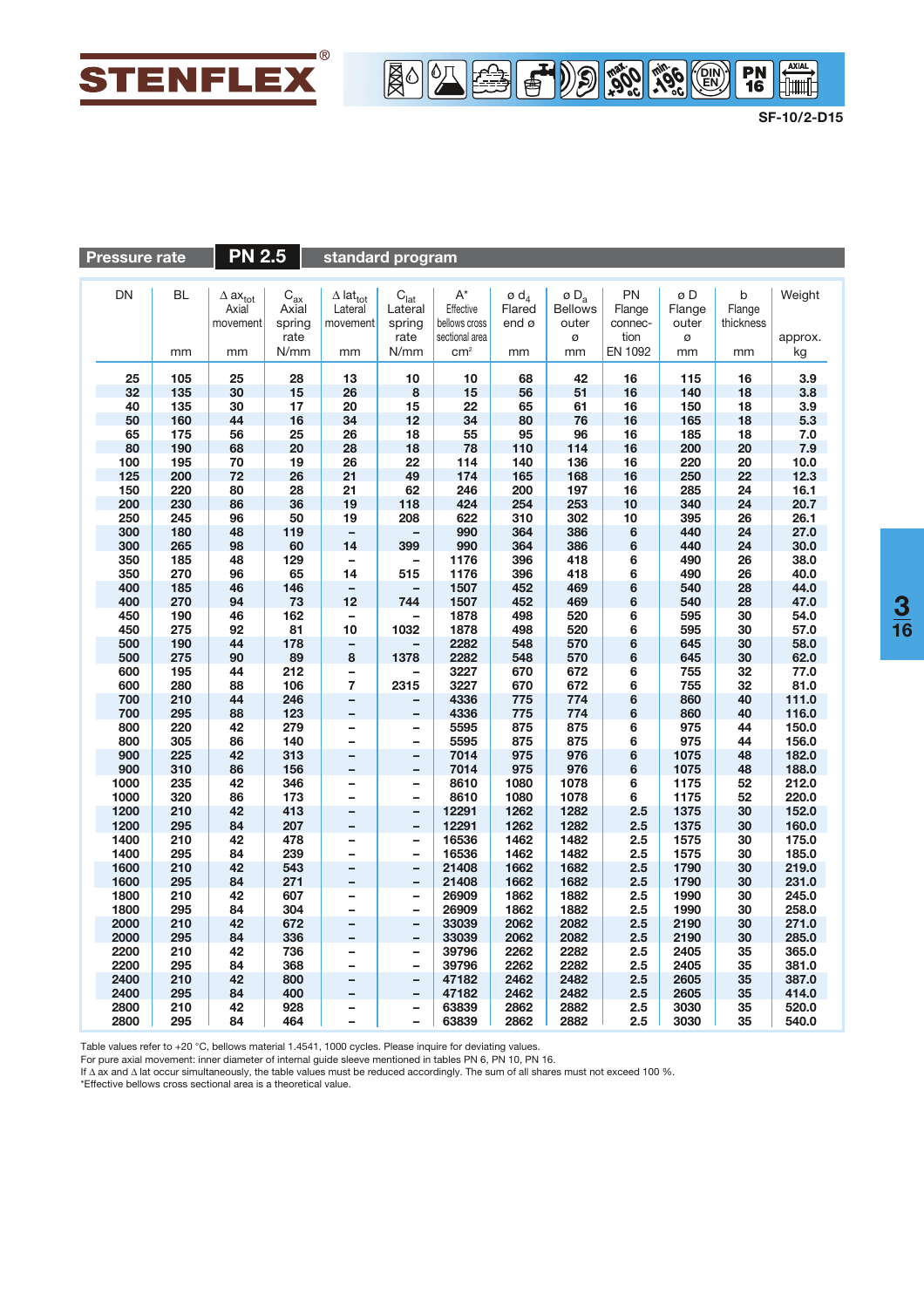

**SF-10/3-D15**

**AXIAL dining** 

**° -196 min**

° **DIN EN**

**PN**<br>16

## **Steel expansion joint** - **Type SF-10**

**Axial expansion joint**

| <b>Pressure rate</b> |                   | <b>PN6</b><br>standard program |                                                 |                                     |                                                                   |                                               |                                                       |                                                   |                            |                       |                          |               |
|----------------------|-------------------|--------------------------------|-------------------------------------------------|-------------------------------------|-------------------------------------------------------------------|-----------------------------------------------|-------------------------------------------------------|---------------------------------------------------|----------------------------|-----------------------|--------------------------|---------------|
|                      |                   |                                |                                                 |                                     |                                                                   |                                               |                                                       |                                                   |                            |                       |                          |               |
|                      | <b>DN</b>         | <b>BL</b>                      | $\Delta$ ax <sub>tot</sub><br>Axial<br>movement | $\mathsf{C}_{\textup{ax}}$<br>Axial | $A^*$<br>Effective<br>spring rate bellows cross<br>sectional area | $\emptyset$ d <sub>4</sub><br>Flared<br>end ø | $\emptyset$ D <sub>a</sub><br><b>Bellows</b><br>outer | ø d <sub>i</sub><br>Internal<br>guide<br>sleeve ø | PN<br>Flange<br>connection | øD<br>Flange<br>outer | b<br>Flange<br>thickness | Weight        |
|                      |                   | mm                             | mm                                              | N/mm                                | cm <sup>2</sup>                                                   | mm                                            | Ø<br>mm                                               | mm                                                | EN 1092                    | Ø<br>mm               | mm                       | approx.<br>kg |
|                      | 300               | 195                            | 28                                              | 455                                 | 993                                                               | 364                                           | 387                                                   | 310                                               | 6                          | 440                   | 24                       | 29.0          |
|                      | 300               | 290                            | 58                                              | 228                                 | 993                                                               | 364                                           | 387                                                   | 310                                               | 6                          | 440                   | 24                       | 33.0          |
|                      | 350               | 200<br>295                     | 28<br>58                                        | 496<br>248                          | 1180<br>1180                                                      | 396<br>396                                    | 419<br>419                                            | 342<br>342                                        | 6<br>6                     | 490<br>490            | 26<br>26                 | 40.0<br>44.0  |
|                      | 350<br>400<br>400 | 200<br>300                     | 28<br>56                                        | 564<br>282                          | 1511<br>1511                                                      | 452<br>452                                    | 470<br>470                                            | 393<br>393                                        | 6<br>6                     | 540<br>540            | 28<br>28                 | 47.0<br>51.0  |
|                      | 450               | 205                            | 28                                              | 632                                 | 1883                                                              | 498                                           | 521                                                   | 444                                               | 6                          | 595                   | 30                       | 57.0          |
|                      | 450               | 305                            | 56                                              | 316                                 | 1883                                                              | 498                                           | 521                                                   | 444                                               | 6                          | 595                   | 30                       | 62.0          |
|                      | 500               | 205                            | 28                                              | 699                                 | 2287                                                              | 548                                           | 571                                                   | 494                                               | 6                          | 645                   | 30                       | 62.0          |
|                      | 500               | 305                            | 56                                              | 350                                 | 2287                                                              | 548                                           | 571                                                   | 494                                               | 6                          | 645                   | 30                       | 68.0          |
|                      | 600               | 210                            | 28                                              | 835                                 | 3233                                                              | 670                                           | 673                                                   | 596                                               | 6                          | 755                   | 32                       | 81.0          |
|                      | 600               | 310                            | 56                                              | 418                                 | 3233                                                              | 670                                           | 673                                                   | 596                                               | 6                          | 755                   | 32                       | 88.0          |
|                      | 700               | 230                            | 27                                              | 970                                 | 4343                                                              | 775                                           | 775                                                   | 698                                               | 6                          | 860                   | 40                       | 116.0         |
|                      | 700               | 325                            | 54                                              | 485                                 | 4343                                                              | 775                                           | 775                                                   | 698                                               | 6                          | 860                   | 40                       | 124.0         |
|                      | 800               | 225                            | 27                                              | 1104                                | 5603                                                              | 857                                           | 876                                                   | 795                                               | 6                          | 975                   | 30                       | 112.0         |
|                      | 800               | 320                            | 55                                              | 552                                 | 5603                                                              | 857                                           | 876                                                   | 795                                               | 6                          | 975                   | 30                       | 121.0         |
|                      | 900               | 225                            | 27                                              | 1236                                | 7023                                                              | 958                                           | 977                                                   | 896                                               | 6                          | 1075                  | 30                       | 125.0         |
|                      | 900               | 320                            | 54                                              | 618                                 | 7023                                                              | 958                                           | 977                                                   | 896                                               | 6                          | 1075                  | 30                       | 135.0         |
|                      | 1000              | 225                            | 27                                              | 1369                                | 8619                                                              | 1060                                          | 1079                                                  | 998                                               | 6                          | 1175                  | 30                       | 135.0         |
|                      | 1000              | 320                            | 54                                              | 685                                 | 8619                                                              | 1060                                          | 1079                                                  | 998                                               | 6                          | 1175                  | 30                       | 147.0         |
|                      | 1200              | 225                            | 27                                              | 1634                                | 12303                                                             | 1264                                          | 1283                                                  | 1202                                              | 6                          | 1405                  | 30                       | 186.0         |
|                      | 1200              | 320                            | 54                                              | 817                                 | 12303                                                             | 1264                                          | 1283                                                  | 1202                                              | 6                          | 1405                  | 30                       | 200.0         |
|                      | 1400              | 225                            | 27                                              | 1894                                | 16549                                                             | 1464                                          | 1483                                                  | 1402                                              | 6                          | 1630                  | 35                       | 275.0         |
|                      | 1400              | 320                            | 54                                              | 947                                 | 16549                                                             | 1464                                          | 1483                                                  | 1402                                              | 6                          | 1630                  | 35                       | 291.0         |
|                      | 1600              | 225                            | 27                                              | 2152                                | 21424                                                             | 1664                                          | 1683                                                  | 1602                                              | 6                          | 1830                  | 35                       | 312.0         |
|                      | 1600              | 320                            | 54                                              | 1076                                | 21424                                                             | 1664                                          | 1683                                                  | 1602                                              | 6                          | 1830                  | 35                       | 331.0         |
|                      | 1800              | 225                            | 27                                              | 2410                                | 26927                                                             | 1864                                          | 1883                                                  | 1802                                              | 6                          | 2045                  | 35                       | 371.0         |
|                      | 1800              | 320                            | 54                                              | 1205                                | 26927                                                             | 1864                                          | 1883                                                  | 1802                                              | 6                          | 2045                  | 35                       | 392.0         |
|                      | 2000              | 225                            | 27                                              | 2667                                | 33058                                                             | 2064                                          | 2083                                                  | 2002                                              | 6                          | 2265                  | 35                       | 444.0         |
|                      | 2000              | 320                            | 54                                              | 1334                                | 33058                                                             | 2064                                          | 2083                                                  | 2002                                              | 6                          | 2265                  | 35                       | 467.0         |

Table values refer to +20 °C, bellows material 1.4541, 1000 cycles. Please inquire for deviating values. \*Effective bellows cross sectional area is a theoretical value.

ООО «ТИ-СИСТЕМС» ИНЖИНИРИНГ И ПОСТАВКА ТЕХНОЛОГИЧЕСКОГО ОБОРУДОВАНИЯ

Интернет: www.tisys.ru www.tisys.kz www.tisys.by www.tesec.ru www.ти-системс.рф

Телефоны: +7 (495) 7774788, 7489626, 5007155, 54 Эл. почта: info@tisys.ru info@tisys.kz info@tisys.by